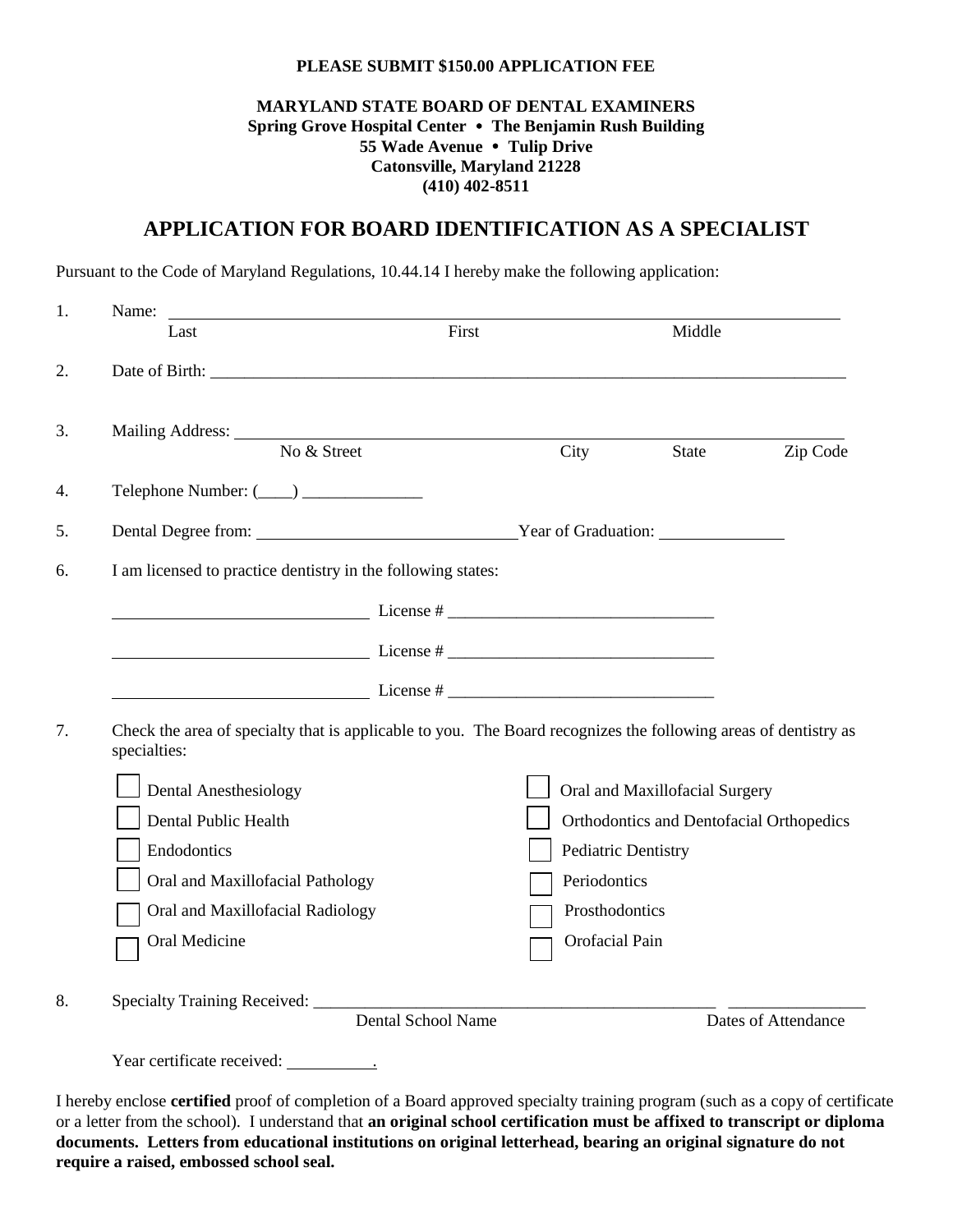- 9. **Answer only** if you have not completed a specialty training program:
	- a. Have you reasonably represented to the public that you were a specialist prior to July 1, 1979? If so, how many years?
	- b. I hereby certify that I have been specializing in the field of <u>prior prior</u> prior to July 1, 1979, and reasonable represented to the public that I was a specialist and limited my practice to the above identified specialty field. The dates during which I have limited my practice to that specialty are

**.** The contract of the contract of the contract of the contract of the contract of the contract of the contract of

c. On a separate sheet of paper identify the education and experience on which your claim to be a specialist is based.

#### **TO BE COMPLETED BY ALL APPLICANTS**

Signed:

Signature of Applicant

## **A F F I D A V I T**

State of County of I hereby certify that on this \_\_\_\_\_\_\_\_\_\_\_\_\_\_\_ day of \_\_\_\_\_\_\_\_\_\_\_\_\_\_\_\_\_\_\_\_\_, 20\_\_, before me the subscriber, a notary public, in and for the county aforesaid, personally appeared \_\_\_\_\_\_\_\_\_\_\_\_\_\_\_\_\_\_\_\_\_\_\_\_\_\_\_\_\_\_\_\_\_\_\_\_\_\_\_\_ and made oath in due form of law that the above facts are true to the best of the applicant's knowledge. As witness, my hand and notarial seal.

Notary Public

S E A L

My Commission expires on: \_\_\_\_\_\_\_\_\_\_\_\_\_\_\_\_\_\_\_\_\_\_\_\_\_\_\_\_\_

**Revised 12-03-20**